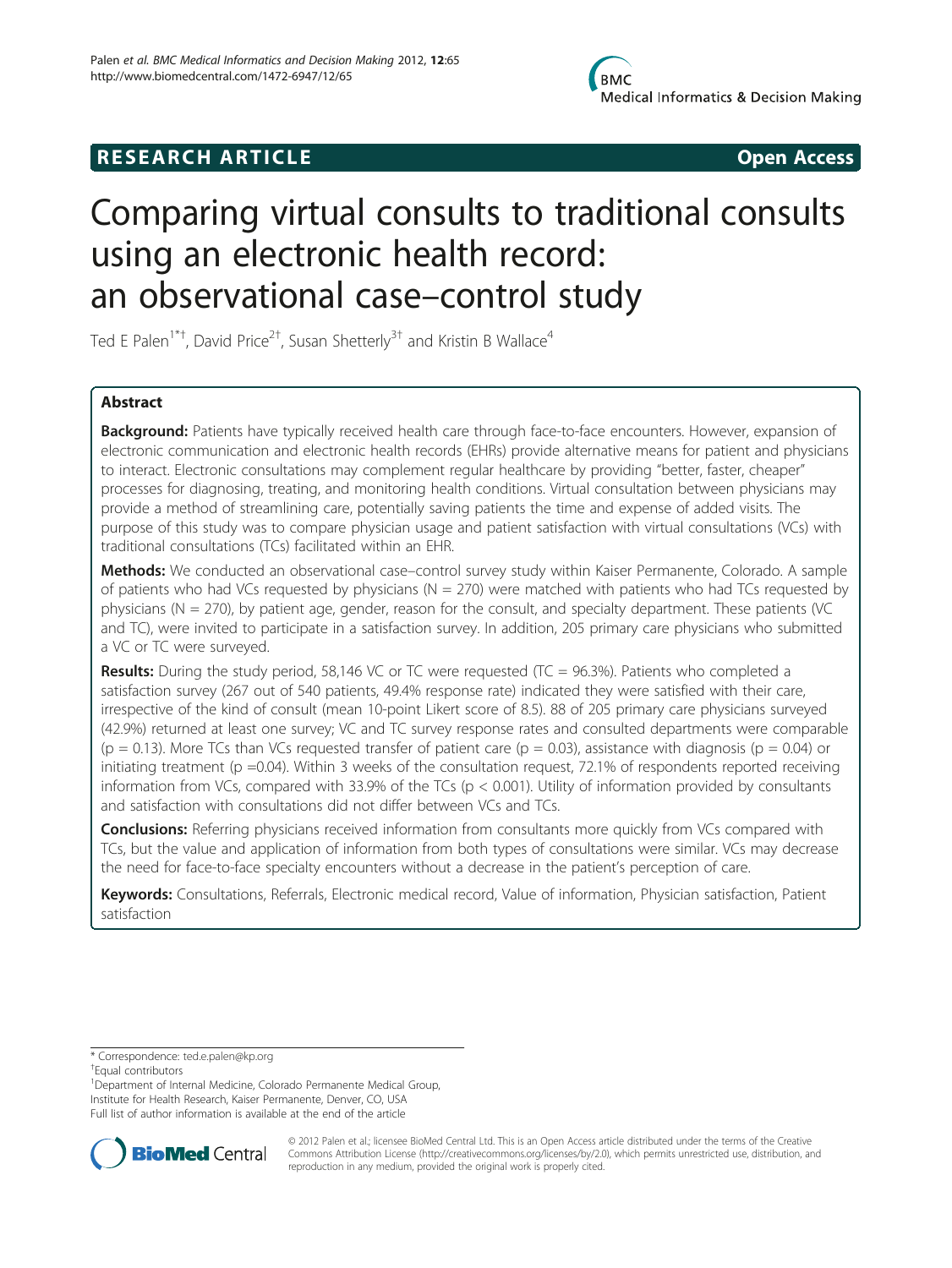# Background

Traditionally, patients receive health care primarily by face-to-face encounters. Some authors suggest that 25% to 70% of all patients seeking care do not need a face-to-face appointment with a physician [[1,2](#page-8-0)]. "Virtual medicine" using telecommunication and computerized means is being studied in various venues in efforts to provide coordinated care [\[3-5](#page-8-0)]. Virtual outreach may reduce the need for face-to-face appointments, reduce unneeded contacts with the health care system, increase patient satisfaction and improve patient health status. Secure, internet-based consultations may complement regular healthcare by providing "better, faster, cheaper" processes for diagnosing, treating, and monitoring health conditions [\[6-8](#page-8-0)]. Virtual consults may allow clinicians to receive guidance without added patient cost and inconvenience of physically going to the specialist, and may improve access to subspecialists by "freeing up" some appointments for use by other patients needing in-person visits (unpublished, Price DW, 2009). Physicians have on average up to two questions about patient care per patient encounter [[9-12\]](#page-8-0), but search for answers less than half the time [[9,10,12,13](#page-8-0)], with only a 50-75% success rate in finding answers [[10,12,14-18\]](#page-8-0). Electronic "virtual" consultations may help clinicians obtain answers. However, even with increasing availability of electronic communication, less than 5% of consultations occur by email [[14](#page-8-0)]. In at least one study, electronic communication between family medicine physicians and specialists was described as an efficient tool [[19](#page-8-0)]. Electronic communication and increasing use of electronic health records (EHRs) make virtual consultation between physicians a promising method of streamlining care, potentially saving patients the time and expense of added visits. Younger generations of patients, who increasingly use electronic communication and social networking may come to expect virtual models of healthcare [\[20](#page-8-0)].

Shershneva and colleagues described a model of how physicians learn from specialty consultations [[21](#page-8-0)]. Earlier pilot work [[22\]](#page-8-0) suggests that answers obtained from consultations have the potential to affect care that physicians provide for subsequent patients. Other than this work, to our knowledge, the extent to which information provided during physician-to-physician consultation is used in the care of the index patient or subsequent patients has not been well described. A few studies have investigated virtual consultation using the electronic messaging capabilities of an EHR system within an integrated healthcare environment [[23-25](#page-8-0)]. Researchers have evaluated the use of telemedicine for remote consultations [[26-29](#page-8-0)]. A recent meta-analysis showed a consistent pattern of improved primary care–specialist collaboration when interactive communication methods were employed [[30](#page-8-0)]. A recent demonstration project showed how the use of an EHR has the potential to improve coordination of care between members of a patient's care team but using an EHR to facilitate interoffice communication is still a barrier [[31](#page-8-0)]. Detailed descriptions are lacking which examine the use of an EHR with an embedded secure messaging system between primary care and specialty care physicians in the context of an integrated health care delivery system.

We conducted an observational study comparing primary care referring physician perceptions on the value of virtual consultations (VCs) compared to traditional consultations (TCs). We quantified and classified the types of VCs and TCs requested, by whom, and for what purpose. We also surveyed patients who had either type of consult to gauge their impression of the care they received. We hypothesized that there would be no difference in physician satisfaction with the consultation process, the immediate clinical utility of the information from the consultant, the use of received information in subsequent patients, and overall satisfaction with the consultation by the physician or by the patient. We also hypothesized that referring physicians would receive information from a VC sooner than from a TC.

# **Methods**

### Study setting, design, and population

Kaiser Permanente Colorado (KPCO), a large group model integrated delivery system, provides healthcare for a diverse population of over 500,000 members in the Denver-Boulder-Longmont, Colorado metropolitan area. The KPCO institutional review board approved this study. KPCO has used a fully integrated EHR within KPCO since 1997; using KP HealthConnect EHR (KP HealthConnect™ KPHC, Epic Systems, Verona, Wisconsin) since 2004. The EHR includes all clinically relevant progress notes, telephone and email patient encounters along with an integrated computer provider order entry (CPOE) for all laboratory tests, imaging tests, medications and referrals. When a specialty department receives an electronic request for a traditional consultation, a staff member contacts the patient or the patient contacts the department for scheduling an appointment.

Clinicians may, in the course of their normal workflow within the EHR, use the CPOE function to submit an "advice only" consultation, for questions about etiology of a condition, diagnostic evaluation, treatment recommendations, or other questions about a particular patient. A specialist in the department reviews the advice request, which is attached to the patient's electronic chart, facilitating easy review of the patient's medical information. The specialist enters their recommendations into the consult request and returns the message to the requesting clinician's electronic in-basket for review, usually within 24 hours.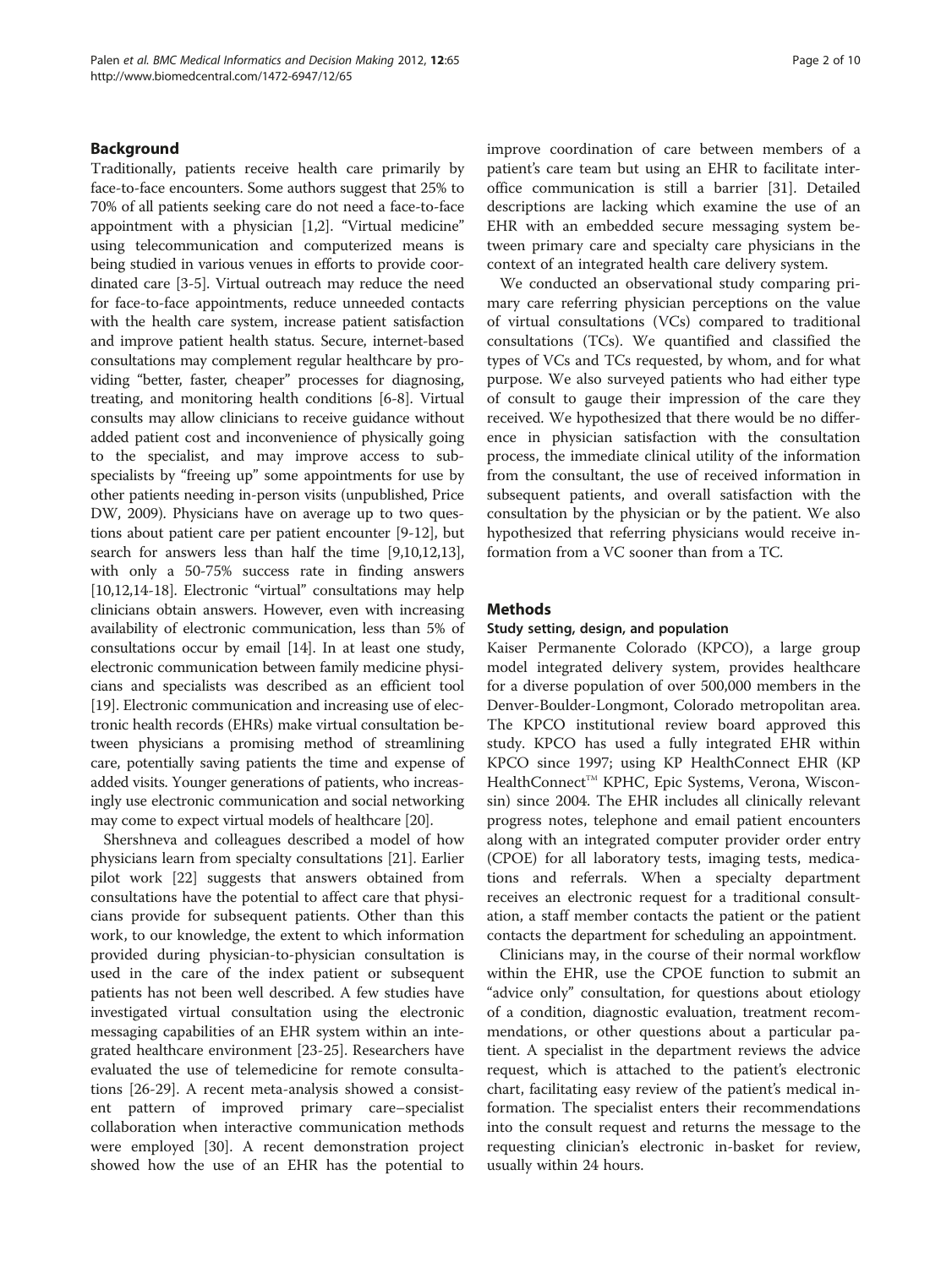During the study period, June 1, 2008 to Nov 22, 2008, we identified all adult  $(≥ 18$  years of age) patient encounters in the EHR database which contained a VC or a TC to a specialty care department excluding requests for behavioral health consultation to maintain strict patient confidentiality. Self-referrals, durable medical equipment orders, and radiology orders were also excluded as these are not part of the advice messaging system. We reviewed VC and TC requesting patterns and only retained referral departments with evidence in the EHR of both types of consults  $(N = 33,390)$ .

We randomly selected 270 VC and matched them to 270 similar TC that occurred in the same week. Consults were matched by patient age (±10 years), patient gender, specialty of consultation and the reason (3 digit ICD-9 code) for the consult. Selection and matching occurred every two weeks and selected patients were invited to participate in a telephone survey. Patients were contacted by phone within 2–4 weeks after the visit that contained the consultation request, and after obtaining informed consent (Additional file [1\)](#page-7-0); we administered a survey assessing satisfaction with the clinical encounter and follow-up care related to the visit that included the consultation request. We adapted the survey from the modified Adult Ambulatory Care Consumer Assessment of Health Plans Survey (A-CAHPS) [\[32](#page-8-0)]. Survey questions (Additional file [2](#page-7-0)) assessed the specific visit in which the consultation was requested.

The referring physician for each selected TC and VC were invited by email to participate in an on-line survey (Additional file [3\)](#page-7-0) about reasons for consultation (using a checklist based on previous pilot work [\[22\]](#page-8-0) and modified from Ely's taxonomy of clinical questions) [\[33](#page-9-0)], answers received, if answers met immediate patient care needs, likely or actual use of the information in subsequent patient care, impact of the consult process on physician work flow, and overall satisfaction with the consult. To avoid burdening physicians, a maximum of one survey per physician was sent each month, eliminating 115 consultations. Four consultations came from physicians who we were unavailable to survey. The final number of surveys sent to physicians was 421 (211 TC and 210 VC).

# Statistical methods

We calculated descriptive statistics and two-group comparisons between VCs and TCs. Although matching was used to select comparable VCs and TCs, survey selection as described above and physician non-response limited the number of matched pairs in the final survey sample, so that matched analytic methods were not used. Unmatched analyses of studies that match on exposure, rather than outcome, are generally less problematic since results will be accurate unless differential loss to follow-

up introduces distortions. [\[34\]](#page-9-0) The matching effort was successful in producing frequency matched comparison groups that did not differ on age or gender and restricted the sample to consult reason codes that were used for both TCs and VCs during the study time period. Differences between responding and nonresponding physicians in use of TCs and VCs were evaluated using t-tests for mean consultation rates, Wilcoxon rank-sum tests for median consult rates, and Poisson regression models for ratios of VC to TCs. For variables measured at the patient level, p-values for differences between VCs and TCs were estimated using generalized linear mixed models that included a random effect for physicians (linear and logistic models estimated using SAS MIXED and GLIMMIX). SAS version 9.2 (Cary, N.C.) was used for all analyses.

# Results

# Comparison of virtual to traditional consults

We identified 77,163 referrals for consultation orders of all types originating from all sources (see Figure [1\)](#page-3-0). The majority ( $N = 58,146, 75.4%$ ) were for either VC or TC consultations for 44,034 unique adult patients. Physicians initiated the majority (47,144/58,146, 81.1%) of consultation requests. We focused our analysis on internal medicine and family medicine physicians, since they are the primary health care providers who coordinate care for their panel of patients and the primary users of the specialist's advice. These physicians submitted 22,391 consultation requests for 19,441 unique adult patients; most of these were for TCs (20,825/22,391, 93.0%). Both types of consult requests occurred primarily for female patients (13,317/22,391, 59.5%).

The most common specialty departments for TCs were Physical Therapy (5,871/20,825, 28.2%), Orthopedics (2,641/20,285, 12.7%), Cardiology (2,129/20,825, 10.2%), Dermatology (2,079/20,285, 10.0%) and General Surgery (1,841/20,285, 8.8%). The most common specialty departments for VCs included Dermatology (282/1,566, 18.0%), Neurosurgery (211/1,566, 13.5%), Endocrinology (170/1,566, 11.0%), Neurology (124/1,566, 7.9%), and Orthopedic Surgery (96/1,566, 6.1%). Conditions that prompted the need for a consult were present for greater than 3 months in 76% of patients (203 of 267 patient survey respondents, 94.2% of the 97/103 VC and 75.1% of the 106/140 TC). One hundred fifty-one (56.6%) of survey respondent patients had already seen a specialist for the index condition in the last 12 months prior to the VC or TC (74/137, 54.0% with VC and 77/140, 55.0% with TC). Only 59.2% (160/240) of the VCs required conversion to a "face-to-face" specialist visit after the initial VC. This means that about 40% of physician questions could be handled through the virtual consultation method.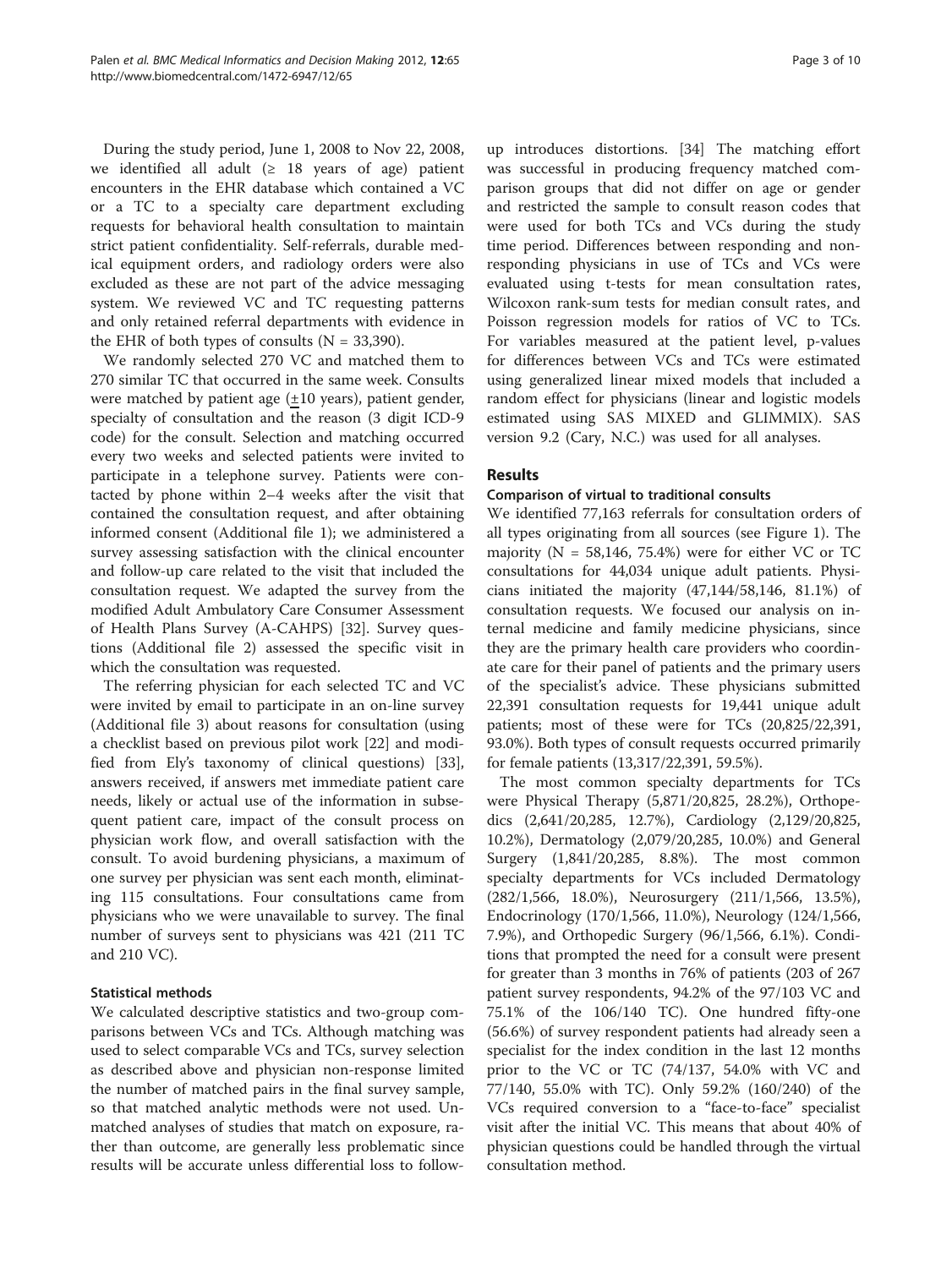<span id="page-3-0"></span>

#### Patient satisfaction survey

Some patients pro-actively opted out of participating in the survey ( $N = 114, 21.1\%$ ), some declined to complete the survey once they were called  $(N = 43, 8.0\%)$ , and we were unable to contact others ( $N = 115, 21.3\%$ ). The remaining 267 patients completed the survey, for a 49.4% overall response rate. Response rates were similar among patients who had VCs ( $N = 128$ ; 47.9%) compared to TCs ( $N = 139$ ; 52.1%;  $p = 0.30$ ).

Patients who completed the survey were satisfied with the care they received (mean ratings greater than 8.5 on a 10 point Likert scale) from primary care and specialist physicians, irrespective of the kind of consult (see Table [1\)](#page-4-0).

# Physician survey

Of the 205 physicians surveyed, 88 (42.9%) replied to at least one survey, with no statistically significant differences between responding and non-responding physicians in the number of TCs and VCs ordered during the study period (Table [2](#page-4-0)). One hundred twenty-eight of 421 surveys (30.4%) were returned. Fifty-nine physicians completed one survey, 22 completed two surveys, three completed three surveys, and four completed four surveys. Of surveyed family physicians, 51.6% responded to at least one survey, compared with 36.5% of general internal medicine physicians ( $p = 0.03$ ). Response rates on VCs (71/210; 33.8%) and TCs (57/211; 27.0%) were comparable  $(p = 0.13)$ . Patients represented in the physician survey responses were mostly female (60.9%;  $p = 0.62$  compared with survey non-responses), with a mean age of  $53.7 \pm 11.8$ years (p = 0.88 compared with survey non-responses). Patients receiving TCs or VCs in the returned survey sample did not differ by age or gender. A majority of physicians (57.8% for VC and 42.1% for TC) who responded to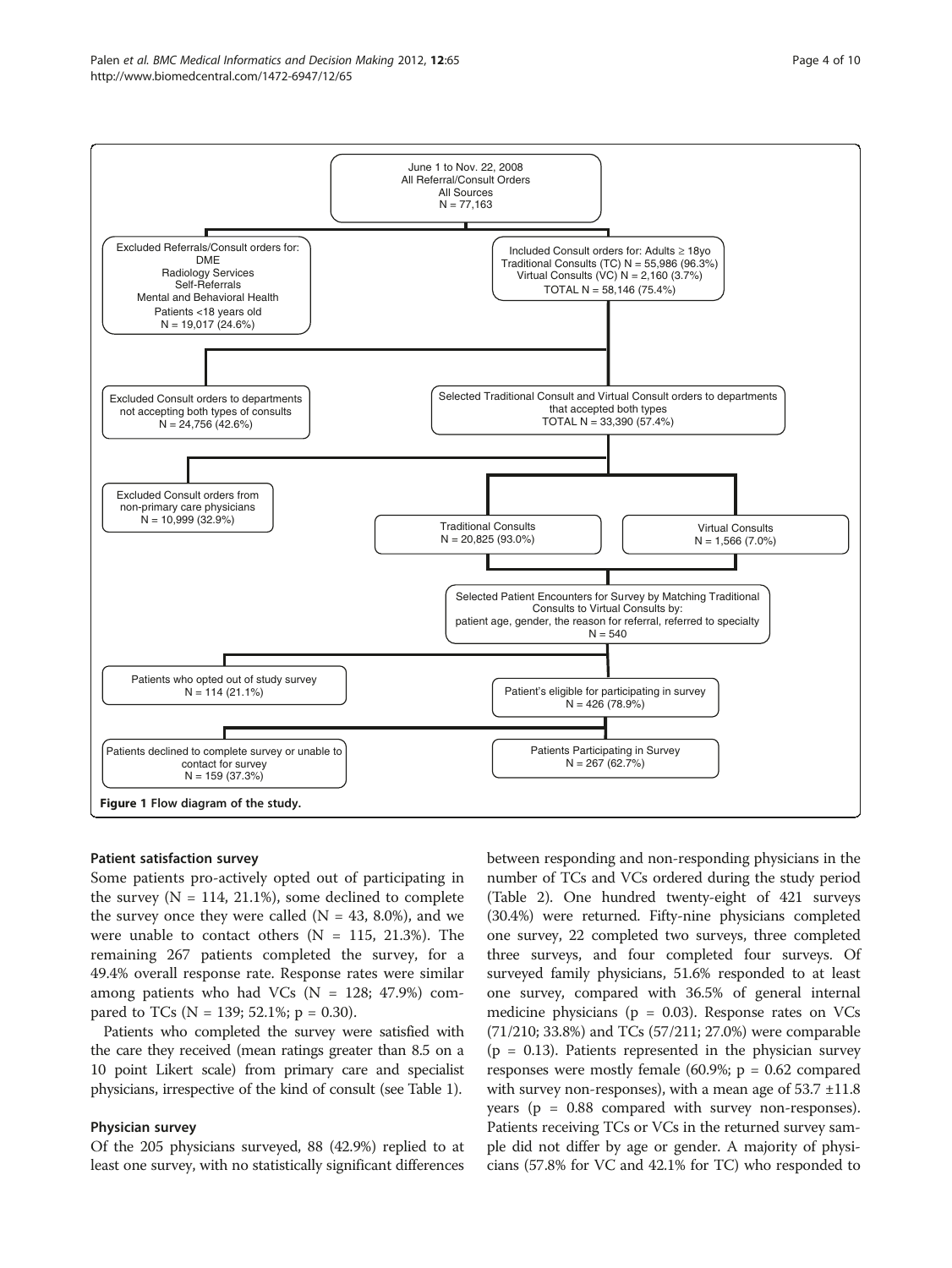|                                             |     |      |        |     |     | <b>Comparisons of VC vs TC</b> |  |
|---------------------------------------------|-----|------|--------|-----|-----|--------------------------------|--|
|                                             | N   | Mean | Median | Min | Max | p value*                       |  |
| Rating of Primary Care Physician            |     |      |        |     |     |                                |  |
| Virtual consult (VC)                        | 127 | 8.69 | 9      | 0   | 10  | 0.99                           |  |
| Traditional consult (TC)                    | 138 | 8.69 | 9      | 4   | 10  |                                |  |
| Rating of Medical care                      |     |      |        |     |     |                                |  |
| Virtual consult (VC)                        | 128 | 8.67 | 9      | 0   | 10  | 0.51                           |  |
| Traditional consult (TC)                    | 139 | 8.55 | 9      | 3   | 10  |                                |  |
| <b>Rating of Specialist Recommendations</b> |     |      |        |     |     |                                |  |
| Virtual consult (VC)                        | 41  | 8.71 | 10     | 0   | 10  | 0.63                           |  |
| Traditional consult (TC)                    | 65  | 8.51 | 9      |     | 10  |                                |  |

<span id="page-4-0"></span>Table 1 Patient survey results of rating of quality of medical care (10 point Likert Scale)

\* p values linear models with a random effect to adjust for patient clustering within physicians.

Total patient survey respondents, N = 267, however not all respondents answered all the questions so respondent numbers vary depending on the survey question.

the survey indicated one reason for placing the consultation (range 1–5 reasons). Figure [2](#page-5-0) shows that the reasons for TC and VC were generally similar, with more TCs than VCs intended to transfer care of the patient ( $p = 0.03$ ), assist with diagnosis ( $p = 0.04$ ) or start treatment and refer back to primary care ( $p = 0.04$ ). There were no differences between family and internal medicine physicians in reasons given for VC compared with TC (data not shown).

Many aspects of initiating VCs and TCs were similar. Few physicians (7.1%) called the specialty department before requesting a consultation. Only 2.4% of respondents indicated that the consultation process disrupted their workflow, with no difference between VCs and TCs. Physicians did not generally solicit patient

Table 2 Frequency of virtual and traditional consults among surveyed physicians

|                           | Responding<br><b>PCPs</b><br>n = 88 | Non-<br>responding<br><b>PCPs</b><br>$n = 117$ | <b>Responding vs</b><br>non-responding<br><b>PCPs</b><br>p-value |
|---------------------------|-------------------------------------|------------------------------------------------|------------------------------------------------------------------|
| Virtual Consults (VC)     |                                     |                                                |                                                                  |
| Range                     | $0 - 36$                            | $0 - 27$                                       |                                                                  |
| Mean (SD)                 | 7.4(6.6)                            | 6.8(5.9)                                       | $0.46^{*}$                                                       |
| Median                    | 5                                   | 5                                              | $0.56$ <sup>+</sup>                                              |
| Traditional Consults (TC) |                                     |                                                |                                                                  |
| Range                     | 5-203                               | 12-231                                         |                                                                  |
| Mean (SD)                 | 86.6 (42.1)                         | 92.5 (40.8)                                    | $0.31$ <sup>*</sup>                                              |
| Median                    | 87                                  | 89                                             | $0.47^+$                                                         |
| VCTC (%)                  | 11.4%                               | 8.0%                                           | $0.19^{1}$                                                       |

\*p value from t-test.

p value from Wilcoxon rank sum test.

 $\frac{1}{2}$  p value from poisson regression model for VC counts outcome, with log TC counts as the offset variable.

preference for type of consultation, but more did so before TCs (41.2%) than VCs (26.5%), a difference that nearly reached significance  $(p = 0.15)$ . Physicians reported that only 22.5% of patients volunteered a preference for one type of consultation, with no differences between TCs and VCs (Table [3\)](#page-5-0). Within 3 weeks of the consultation request, 72.1% of respondents reported receiving information from the VC, compared with 33.9% of the TCs ( $p = <0.001$ ), (Table [3](#page-5-0)). Requesting physicians did not differ in their satisfaction with the information provided or perception of the utility of TCs compared with VCs.

Sixty-eight (53.1%) of 128 physicians surveyed provided answers to the question on the use of the information provided (this question could not be answered by physicians who had not yet received consultation information) (Table [4](#page-6-0)). Three-quarters of respondents indicated that all of the information provided was used in the care of the index patient; 7.4% reported using none of the information (TC vs. VC  $p = 0.75$ ). Sixteen (23.5%) stated that they used index consultation information in the care of subsequent patients (TC vs. VC  $p = 0.78$ ). Of the remaining 52 physicians, 18 indicated that they were at least somewhat likely (6 or higher on a 10 point Likert scale) to use the information from the index consultation in subsequent patient care (21 of the 52 physicians did not answer this question). There were no statistically significant differences (by specialty or number of surveys sent) between physicians who rated usefulness of or satisfaction with information from the consultation compared with those who did not answer these questions (data not shown).

# **Discussion**

Little is known about the use of virtual consultations in an electronic health record. Our study demonstrated that using virtual consults via secure messaging within

Model adjusted for over dispersion using scale parameter estimated by the square root of Pearson's chi-square/degrees of freedom.

<sup>421</sup> physician surveys sent to 214 physicians who ordered a TC and 207 to physicians who ordered a VC.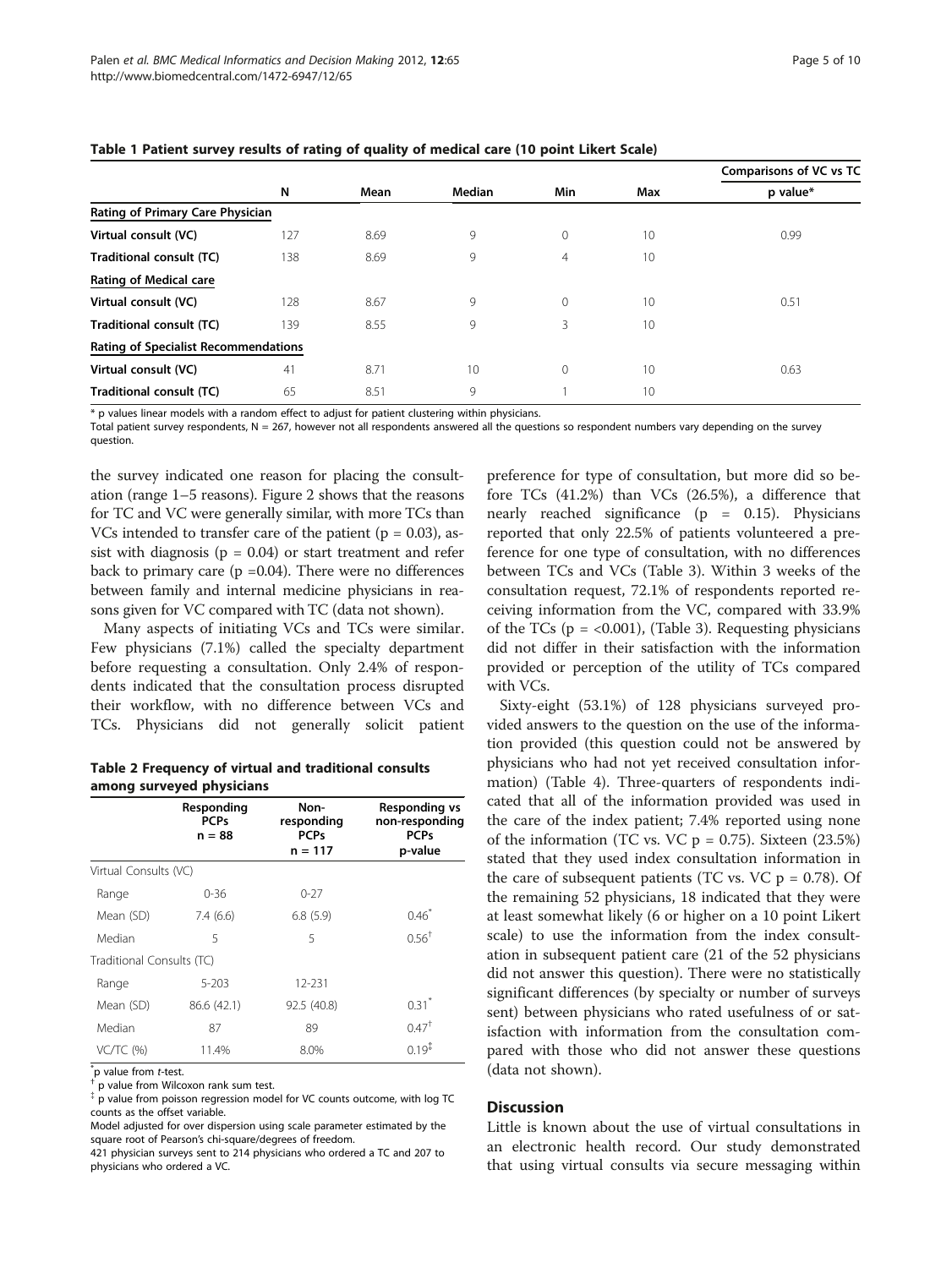<span id="page-5-0"></span>

an EHR did not adversely affect patient's perceived satisfaction with their care. While less than 7% of all the consults were virtual during the study time, when a provider opted to use a virtual consult to ask a question regarding patient care, 40% of the time a face-to-face consultation with the specialist was not needed. As providers (both

primary care and specialists) and our patients gain more experience with this type of consultation, if the rate of virtual consults increases, we may experience improved access to specialists for patients who do require a faceto-face consultation. Patient satisfaction with care may increase if their questions are addressed by specialists

Table 3 Referring physician's comments on the consultation requesting process, timeliness, utility, and satisfaction of information received from consultations

| <b>Survey question</b>                                                                                                                              | <b>All consultations</b><br>number/respondents<br>(% ) | VC number/respondents<br>(%) 71 total<br>responses possible | TC number/<br>respondents<br>(%) 58 total<br>responsespossible | P -value<br>for<br>VC vs. TC | number of missing<br>or cannot<br>recall responses<br>$(n = 128$ maximum) |
|-----------------------------------------------------------------------------------------------------------------------------------------------------|--------------------------------------------------------|-------------------------------------------------------------|----------------------------------------------------------------|------------------------------|---------------------------------------------------------------------------|
| Referring physician called department<br>before making consultation?                                                                                | 9/127 (7.1%)                                           | 4/70 (5.7%)                                                 | 5/57 (8.8%)                                                    | 0.52                         |                                                                           |
| Process of making consultation majorly<br>or fairly disruptive to workflow?                                                                         | 3/123 (2.4%)                                           | 2/67 (3.0%)                                                 | 1/56 (1.8%)                                                    | 0.67                         | 5                                                                         |
| Referring physician solicited patient<br>preference for type of consultation.                                                                       | 41/123 (33.3%)                                         | 18/68 (26.5%)                                               | 23/55 (41.2%)                                                  | 0.15                         | 5                                                                         |
| Patients who expressed a preference<br>for consultation type.                                                                                       | 25/111 (22.5%)                                         | 16/60 (26.7)                                                | 9/51(17.6)                                                     | 0.38                         | 17                                                                        |
| Information received from consultant by<br>the time referring physician completed<br>the survey (2-3 weeks after consultation<br>request)           | 68/124 (54.8%)                                         | 49/68 (72.1%)                                               | 19/56 (33.9%)                                                  | < 0.001                      | 4                                                                         |
| Of referring physicians ( $n = 68$ ) who received consultant information at the time of the survey, usefulness with information from consultation   |                                                        |                                                             |                                                                |                              |                                                                           |
| Useful (8-10 on 10 point Likert scale)                                                                                                              | 25/33 (75.6%)                                          | 17/21 (81.0%)                                               | $8/12(66.7%)=$                                                 | 0.66                         | 35                                                                        |
| Somewhat useful (6-7 on 10 point<br>Likert scale)                                                                                                   | 4/33 (12.1%)                                           | 2/21 (9.5%)                                                 | 2/12 (16.7%)                                                   |                              |                                                                           |
| Not useful (1-5 on 10 point Likert scale)                                                                                                           | 4/33 (12.1%)                                           | 2/21 (9.5%)                                                 | 2/12 (16.7%)                                                   |                              |                                                                           |
| Of referring physicians ( $n = 68$ ) who received consultant information at the time of the survey, satisfaction with information from consultation |                                                        |                                                             |                                                                |                              |                                                                           |
| Satisfied (8-10 on 10 point Likert scale)                                                                                                           | 26/36 (72.2%)                                          | 18/24 (75.0%)                                               | 8/12 (66.7%)                                                   | 0.40                         | 32                                                                        |
| Somewhat satisfied (6-7 on 10 point<br>Likert scale)                                                                                                | 5/36 (13.9%)                                           | 2/24(8.3%)                                                  | 3/12 (25.0%)                                                   |                              |                                                                           |
| Not satisfied (1-5 on 10 point<br>Likert scale)                                                                                                     | 5/36 (13.9%)                                           | 4/24 (16.7%)                                                | 1/12(8.3%)                                                     |                              |                                                                           |

\*p values from logistic models with a random effect to adjust for clustering of patients within physicians.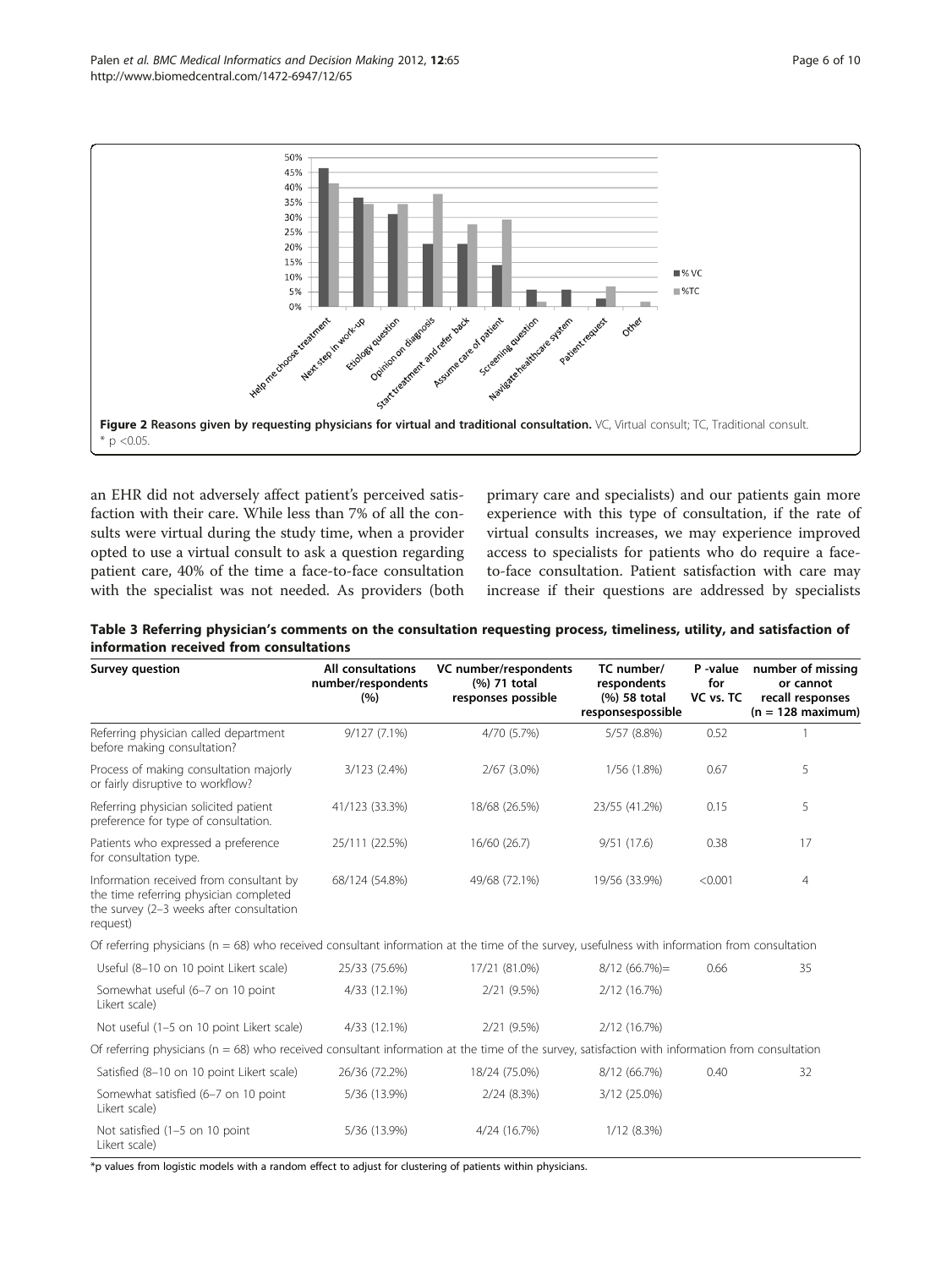| <b>Survey question</b>                                                         | <b>All consultations</b><br>number/respondents<br>(% ) | (%)           | VC number/respondents TC number/respondents<br>(%) | P value*<br>VC vs. TC |
|--------------------------------------------------------------------------------|--------------------------------------------------------|---------------|----------------------------------------------------|-----------------------|
| Use of information from the specialist to care for the index patient           |                                                        |               |                                                    |                       |
| All                                                                            | 51/68 (75.0%)                                          | 38/49 (77.6%) | 13/19 (68.4%)                                      | 0.75                  |
| Some                                                                           | 12/68 (17.7%)                                          | 8/49 (16.3%)  | 4/19 (21.1%)                                       |                       |
| None                                                                           | 5/68 (7.4%)                                            | 3/49 (6.1%)   | 2/19 (10.5%)                                       |                       |
| Already used information from index<br>consultation in care of other patients? | 16/68 (23.5%)                                          | 12/49 (24.5%) | 4/19 (21.1%)                                       | 0.78                  |
| If no, likely to use information in the future?                                |                                                        |               |                                                    |                       |
| Somewhat - very likely (6-10 on 10 point Likert scale)                         | 18/52 (34.6%)                                          | 14/37 (37.8%) | 4/15 (26.7%)                                       | 0.15                  |
| Not very – not likely (1–5 on 10 point Likert scale)                           | 13/52 (25.0%)                                          | 6/37 (18.9%)  | 7/15 (46.7%)                                       |                       |
| Did not answer question                                                        | 21/52 (40.4%)                                          | 17/37 (43.2%) | $5/15$ (33.                                        |                       |

<span id="page-6-0"></span>

\*p values from logistic models with a random effect to adjust for clustering of patients within physicians.

421 physician surveys sent to 214 physicians who ordered a TC and 207 to physicians who ordered a VC.

without the burden of additional office visits. We do not know the optimal proportion between VC and TCs. With increasing experience, providers may learn which conditions do not need TCs and can be addressed with VCs. By incorporating this knowledge into caring for their other patients, they may improve the efficiency and quality of care they provide for their entire patient population.

The vast majority of study physicians relied on TCs, perhaps out of habit, comfort with traditional means of consultation, or slow adaptation of a new workflow. They seemed to somewhat selectively apply VCs, specifically by opting for TCs for confirmation of diagnosis, initiating a new treatment, or assuming care of the patient. We found that physicians received information from consultants more quickly using VCs than TCs. Otherwise, physicians utilized VCs and TCs for similar types of clinical questions and conditions. Most information from both TCs and VCs was used in care of index patients; many physicians had already or planned to use information from the consultation in the care of subsequent patients. TCs and VCs were minimally disruptive to physician workflow, and there were no differences in referring physician satisfaction between the two types of consultations. Most physicians did not determine patient preference for consult type, and physicians reported that most patients did not volunteer a preference for type of consultation.

Also, most patients did not express a preference for type of consult ordered, perhaps due to being unaware of the option of a VC (for those patients receiving traditional consultation), trusting their physician to determine the most appropriate type of consult, previous experience with consultation, lack of incentive to choose one form of consult over another, or truly having no preference.

Our results suggest that information from consultations is often applied not only in the care of the index

patient, but also in caring for subsequent patients. Future application of new knowledge learned from a patient encounter is a desirable outcome of "point of care" learning; helping physicians document, process, and reflect on knowledge learned through practice-based consultation is a potential area for future outcomes-focused continuing medical education (CME) efforts [[35](#page-9-0)]. Planning to use this information in the care of subsequent patients can be considered a type of commitment to change statement; these statements have been shown to be a reasonable predictor of future practice change [\[36](#page-9-0)-[38\]](#page-9-0).

#### Limitations

Our study was conducted in a large group model practice with experience using a shared EHR, where all physicians are paid on salary, not on a relative value unit production system. This is an ideal setting for demonstrating how virtual peer-to-peer consultations using a secure electronic messaging system can potentially create bridges between often siloed care settings. Systems changes will be necessary in different healthcare environments for VCs to realistically occur. For example, in systems without integrated EHRs or in academic health centers providing consultation for rural or distant primary care physicians, mechanisms for efficient sharing of medical records (including HIPAA compliance) need to be developed. In systems where consultants are paid on a fee-for-service or production model, incentives would need to be provided for consultants to 'accept' virtual consults. However, as EHRs are slowly becoming more common, and data-sharing standards between different EHRs are being developed, we feel that our preliminary findings can inform care integration efforts in different care settings.

Both patient and physician survey respondents are subject to recall bias. Therefore we surveyed patients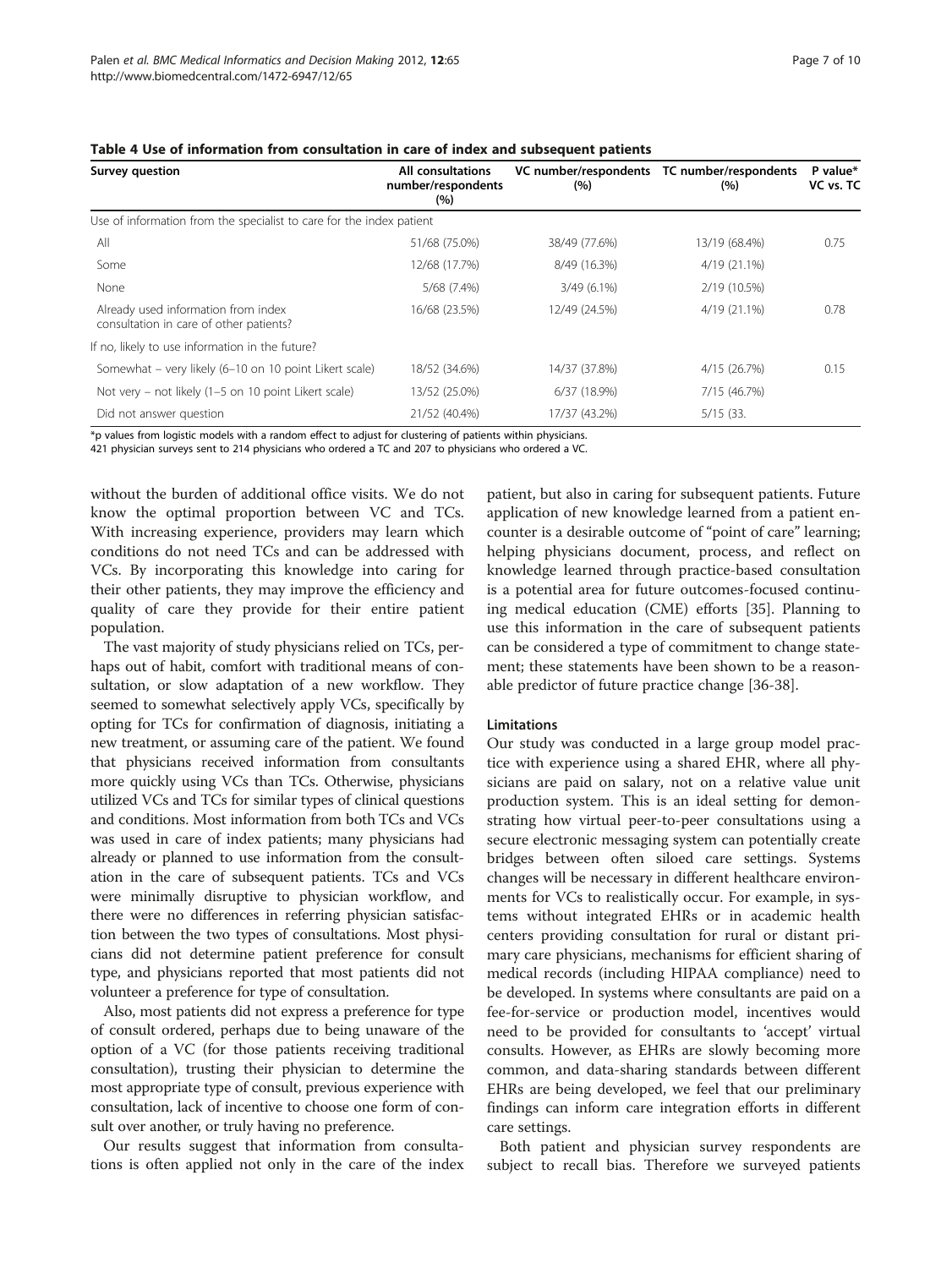<span id="page-7-0"></span>soon after the visit that prompted the consultation order (within 2–4 weeks) and we attempted to partially mitigate this bias among physicians by providing information about the patient so they could reference their chart notes about the visit prompting the consultation request. Patient and physician participation in the surveys was voluntary; therefore, survey respondents may represent a biased sample. We were unable to adjust for differential severity of disease state in patients since to gain sufficient patient numbers we matched on the reason for the consultation using just the first three digits of the ICD-9 code. Therefore, patients with more severe conditions or with multiple co-morbidities may have had a greater need for TC rather than VC.

While we achieved only a modest 30% physician survey return rate, a more representative 43% of physicians returned at least one survey. However, our return rates are not inconsistent with other surveys of busy physicians where relatively little incentive (other than continuing medical education credit) was provided [\[39,40](#page-9-0)], and the lack of difference in VC and TC frequencies between responding and non-responding physicians suggests we did not encounter a significant degree of response bias. With a larger sample size (on soliciting patient preference for type of consultation) and a larger response rate (particularly on the application or planned application of knowledge questions) we might have seen additional differences between TCs and VCs. We were not able to capture information on subjective judgments physicians may have made about their patients preferences for referral type. Physician respondents may have been predisposed to rate the consultations highly in order to not rate another department or colleague poorly, and our sample size did not permit comparisons between different specialty departments.

# Conclusions

If additional studies confirm these findings, increased use of VCs may decrease the need for face-to-face specialty encounters without a decrease in the patient's perception in the quality of care, patient or referring physician satisfaction, with a quicker delivery of useful information to physicians requesting consultation. Using VCs for non-urgent consultation requests could potentially improve access to specialty care visits for patients with more urgent problems.

We believe the results of this investigation provide information useful for other specialties and health systems seeking to design virtual consultations to help streamline patient care. The results show the potential for using novel methods of health information technologies to explore new workflows to improve the affordability of health care, provide decision support to clinicians at the point of care, and inform clinicians how to provide

alternative forms of medical care. This study also supports the anecdotal findings of the eHealth Initiative demonstration project which concluded EHR communications improved the referral process between primary care and the specialists [\[31](#page-8-0)].

Our study is a beginning step in gaining understanding if novel care delivery models can lead to "better, faster, cheaper" processes of care. In future studies we will need to perform a cost/benefit analysis between traditional and virtual consults to evaluate if virtual consults may lead to improved processes of healthcare at lower costs. If the value of the information a physician obtains via a virtual consult is equivalent to that obtained by a traditional consult, but results in saving the patient time (and potentially cost), then it may benefit both the patient and the physician. Therefore a virtual consult may be another way to potentially and conveniently meet patient needs and give physicians another tool for improving their practices.

In future work we plan to include additional incentives to increase percent of surveys returned, examine reasons physicians choose virtual consults for individual patients, assess the consistency of consultation advice with evidence, explore the applicability of our findings to other integrated health care systems as well as systems without electronic medical records or with lesser degrees of EHR implementation, and examine the patient outcomes of virtual consultations.

# Additional files

[Additional file 1:](http://www.biomedcentral.com/content/supplementary/1472-6947-12-65-S1.doc) Telephone script for introduction and verbal consent for virtual consults patient satisfaction survey. [Additional file 2:](http://www.biomedcentral.com/content/supplementary/1472-6947-12-65-S2.doc) Patient satisfaction survey. [Additional file 3:](http://www.biomedcentral.com/content/supplementary/1472-6947-12-65-S3.doc) Referring physician Survey.

#### Abbreviations

A-CAHPS: Adult ambulatory care consumer assessment of health plans survey; CME: Continuing medical education; CPOE: Computer provider order entry; EHR: Electronic health record; HIPAA: Health insurance portability and accountability act; ICD: International classification of diseases; KPCO: Kaiser Permanente Colorado; KPHC: Kaiser Permanente Health Connect; PCP: Primary care physician; TC: Traditional consults; VC: Virtual consults.

#### Competing interests

TEP and DP are employees of the Colorado Permanente Medical Group. SS and KBW are employees of Kaiser Health Plan Colorado.

#### Authors' contributions

TEP carried out the design of the study, assisted in the analysis, and drafted the manuscript. DP participated in the design, assisted in the analysis, and assisted in drafting the manuscript. SS performed all statistical analyses and participated with editing the manuscript. KBW performed the patient and physician surveys and collected data along with editing the manuscript. All authors read and approved the final manuscript.

#### Authors' information

TEP is the physician manager for clinical reporting for the Colorado Permanente Medical Group (Denver CO) and a clinician researcher in the Institute for Health Research. He is the chair of the committee for integrating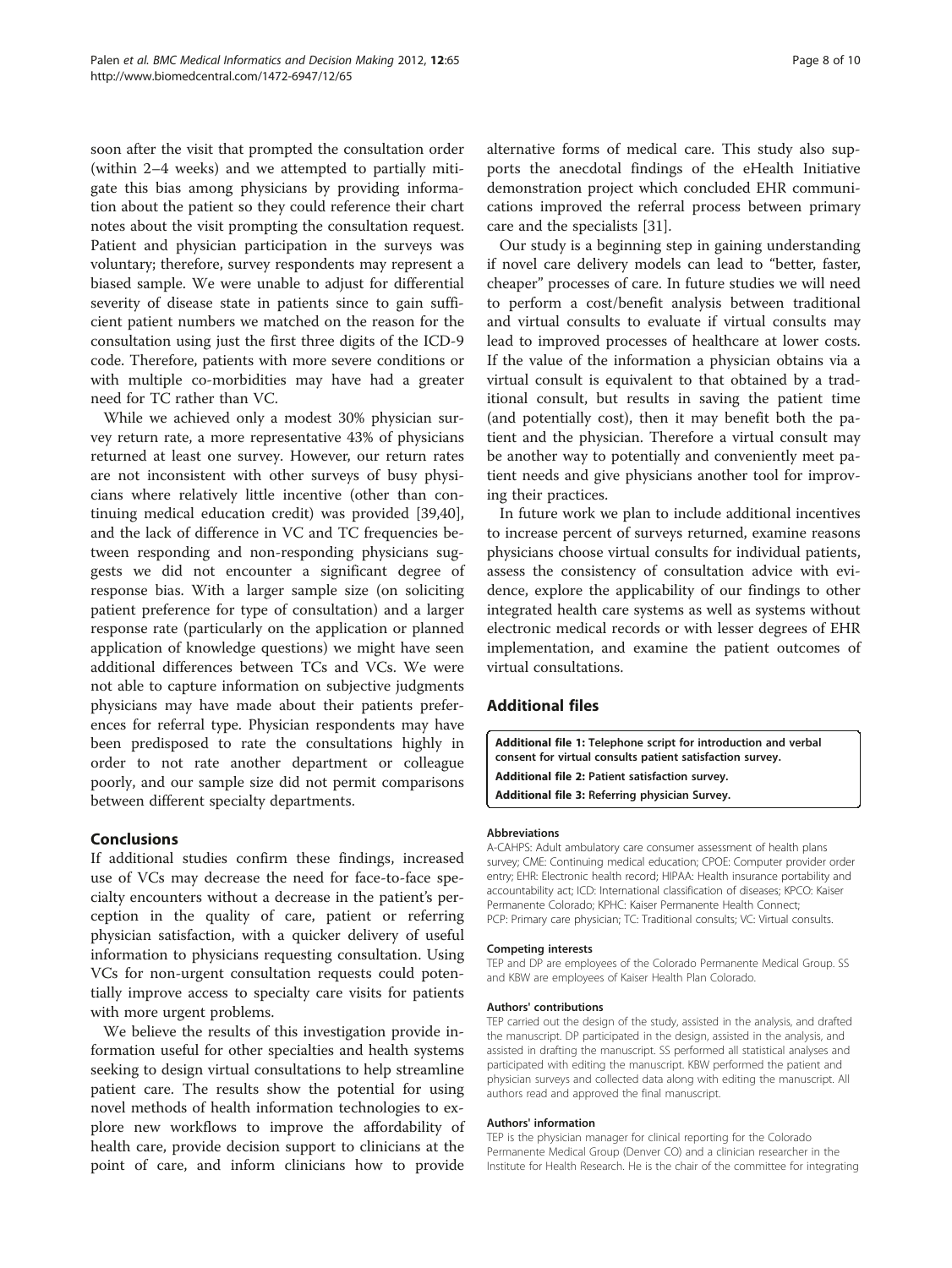<span id="page-8-0"></span>new technology with benefits and operations for Kaiser Permanente Colorado. Dr. Palen's research focus is on the use of health information technology for enhancing models of care delivery.

DP is Director of Medical Education for the Colorado Permanente Medical Group (Denver CO) and the Permanente Federation (Oakland CA). He is also co-Director of the Kaiser Permanente Colorado Institute for Health Research's Center for Health Education, Dissemination and Research, and a member of the Board of Directors of the Accreditation Council on Continuing Medical Education. Among Dr. Price's areas of focus are examination of methods of effective physician learning, newer methods of learning for health professionals, and improving the translation of continuing education learnings into practice.

#### Acknowledgements

Thanks to Mary Kershner, RN and Jannelle Briggs, RHIT, for conducting chart reviews. Thanks to Dan Winn, BS, for conducting patient surveys. Thanks to Elizabeth Staton and John F. Steiner for reviewing the manuscript and their thoughtful suggestions.

The East Bay Community Foundation provided funding for this study. The funds covered the staff time to conduct the research. Study investigators acted independently and the East Bay Community Foundation was not involved in study design, collection, analysis, or interpretation of the data, nor did they review or approve this manuscript.

This research was approved by Kaiser Permanente Colorado's Institutional Review Board.

All authors had full access to all study data and take full responsibility for the accuracy and integrity of the data presented herein.

Prior presentations: Preliminary results of this work were presented as an abstract at the HMO Research Network, Danville PA, on April 27, 2009.

#### Author details

<sup>1</sup>Department of Internal Medicine, Colorado Permanente Medical Group, Institute for Health Research, Kaiser Permanente, Denver, CO, USA. <sup>2</sup>Department of Education, Colorado Permanente Medical Group, Institute for Health Research, Department of Family Medicine, University of Colorado Denver Health Sciences Center, Denver, CO, USA. <sup>3</sup>Institute for Health Research, Kaiser Health Plan Colorado, Denver, CO, USA. <sup>4</sup>Knowledge Management and Implementation, Support, Kaiser Health Plan Colorado, Denver, CO, USA.

#### Received: 16 November 2011 Accepted: 25 June 2012 Published: 8 July 2012

#### References

- DiMatteo MR, DiMatteo MR: Variations in patients' adherence to medical recommendations: a quantitative review of 50 years of research. Medical Care 2004, 42:200–209.
- Vickery DM, Kalmer H, Lowry D, Constantine M, Wright E, Loren W, et al: Effect of a self-care education program on medical visits. JAMA 1983, 250:2952–2956.
- 3. Hersh W, Miller R, Olson D, Sacherek L, Cross P: Professional's Information Link (PiL): a web-based asynchronous consultation service. In Proceedings AMIA 2002 Symposium: 9–13 September 2002. Edited by Kohane Isaac S. Texas: Hanley and Belfus; 2002:325–329.
- 4. MacFarlane A, Harrison R, Murray E, Berlin A, Wallace P: A qualitative study of the educational potential of joint teleconsultations at the primarysecondary care interface. J Telemed Telecare 2006, 12(Suppl 1):22-24.
- Wan AC, Gul Y, Darzi A: Realtime remote consultation in the outpatient clinic–experience at a teaching hospital. J Telemed Telecare 1999, 5(Suppl 5):70–71.
- Umefjord G, Hamberg K, Malker H, Petersson G: The use of an Internet-based Ask the Doctor Service involving family physicians: evaluation by a web survey. Fam Pract 2006, 23:159–166.
- 7. Umefjord G, Malker H, Olofsson N, Hensjo LO, Petersson G: Primary care physicians' experiences of carrying out consultations on the internet. Inform Prim Care 2004, 12:85–90.
- Coile RC Jr: "Virtual medicine": the future of American health care. Russ Coiles Health Trends 1999, 11:2–3.
- Gorman P: Information needs in primary care: a survey of rural and nonrural primary care physicians. Stud Health Technol Inform 2001, 84:1–42.
- 10. Gorman P, Yao P, Shshadri V: Finding the answers in primary care: information seeking by rural and nonrural clnicians. Stud Health Technol Inform 2004, 107(Pt 2):1133–1137.
- 11. Coumou HC, Meijman FJ: How do primary care physicians seek answers to clinical questions? A literature review. J Med Libr Assoc 2006, 94:55–60.
- 12. Gonzalez-Gonzalez AI, Dawes M, Sanchez-Mateos J, Riesgo-Fuertes R, Escortell-Mayor E, Sanz-Cuesta T, et al: Information needs and informationseeking behavior of primary care physicians. Ann Fam Med 2007, 5:345–352.
- 13. Ely JW, Osheroff JA, Chambliss ML, Ebell MH, Rosenbaum ME: Answering physicians' clinical questions: obstacles and potential solutions. J Am Med Inform Assoc 2005, 12:217–224.
- 14. Bennet N, Casebeer L, Zheng S, Kristofco R: Information-seeking behaviors and reflective practice. J Contin Educ Health Prof 2006, 26:120–127.
- 15. Covell DG, Uman GC, Manning PR: Information needs in office practice: are they being met? Ann Intern Med 1985, 103:596–599.
- 16. Ely JW, Osheroff JA, Ebell MH, Bergus GR, Levy BT, Chambliss ML, et al: Analysis of questions asked by family doctors regarding patient care. BMJ 1999, 319:358–361.
- 17. Ramos K, Linscheid R, Schafer S: Real-time information-seeking behavior of residency physicians. Fam Med 2003, 35:257–260.
- 18. Osheroff JA, Forsythe DE, Buchanan BG, Bankowitz RA, Blumenfeld BH, Miller RA: Physicians' information needs: analysis of questions posed during clinical teaching. Ann Intern Med 1991, 114:576–581.
- 19. Angstman KB, Adamson SC, Furst JW, Houston MS, Rohrer JE: Provider satisfaction with virtual specialist consultations in a family medicine department. Health Care Manag 2009, 28:14–18.
- 20. Howe N, Strauss W: The next 20 years: how customer and workforce attitudes will evolve. Harv Bus Rev 2007, 85:41–52.
- 21. Shershneva MB, Carnes M, Bakken LL: A model of teaching-learning transactions in generalist-specialist consultations. J Contin Educ Health Prof 2006, 26:222–229.
- 22. Price D: Point of Care Learning: The Ultimate in Meeting CME Need [education session]. Alliance for Continuing Medical Education Annual Meeting. San Francisco, CA; 2005. [http://www.acehp.org/imis15/aCME/PDFs/](http://www.acehp.org/imis15/aCME/PDFs/Abstracts/05abs.pdf) [Abstracts/05abs.pdf](http://www.acehp.org/imis15/aCME/PDFs/Abstracts/05abs.pdf).
- 23. Bujnowska-Fedak MM, Staniszewski A, Steciwko A, Puchala E, Bujnowska-Fedak MM, Staniszewski A, et al: System of telemedicine services designed for family doctors' practices. Telemedicine Journal & E-Health 2000, 6:449–452.
- 24. Maass MC, Asikainen P, Maenpaa T, Wanne O, Suominen T, Maass MC, et al: Usefulness of a Regional Health Care Information System in primary care: a case study. Comput Methods Programs Biomed 2008, 91:175–181.
- 25. Moorman PW, Branger PJ, Van der WJ Kam, Van der LJ, Moorman PW, Branger PJ, et al: Electronic messaging between primary and secondary care: a four-year case report. J Am Med Inform Assoc 2001, 8:372-378.
- 26. Branger PJ, Van't HA, Van der Wouden JC, Moorman PW, Van Bemmel JH, Branger PJ, et al: Shared care for diabetes: supporting communication between primary and secondary care. Int J Med Inform 1999, 53:133–142.
- 27. Hansagi H, Olsson M, Hussain A, Ohlen G, Hansagi H, Olsson M, et al: Is information sharing between the emergency department and primary care useful to the care of frequent emergency department users? Eur J Emerg Med 2008, 15:34–39.
- 28. Whited JD, Hall RP, Foy ME, Marbrey LE, Grambow SC, Dudley TK, et al: Teledermatology's impact on time to intervention among referrals to a dermatology consult service. Telemedicine Journal & E-Health 2002, 8:313–321.
- 29. Biermann E, Rihl J, Schenker M, Standl E, Biermann E, Rihl J, et al: Semiautomatic generation of medical tele-expert opinion for primary care physician. Methods Inf Med 2003, 42:212–219.
- Foy R, Hempel S, Rubenstein L, Suttorp M, Seelig M, Shanman R, et al: Meta-analysis: effect of interactive communication between collaborating primary care physicians and specialists. Ann Intern Med 2010, 152:247–258.
- 31. Centering on the Patient: How Electronic Health Records Enable Care Coordination. eHealth Initiative. Washington, D.C; 2011:1–94. [http://www.](http://www.ehealthinitiative.org/resources/finish/73-general/160-centering-on-the-patient-how-electronic-health-records-enable-care-coordination.html) [ehealthinitiative.org/resources/finish/73-general/160-centering-on-the](http://www.ehealthinitiative.org/resources/finish/73-general/160-centering-on-the-patient-how-electronic-health-records-enable-care-coordination.html)[patient-how-electronic-health-records-enable-care-coordination.html](http://www.ehealthinitiative.org/resources/finish/73-general/160-centering-on-the-patient-how-electronic-health-records-enable-care-coordination.html).
- 32. Adult Ambulatory Care CAHPS survey. 2007. [https://www.cahps.ahrq.gov/](https://www.cahps.ahrq.gov/quality-improvement/~/media/files/quality%20improvement/cahps_amb_pg_041310.pdf) [quality-improvement/~/media/files/quality%20improvement/](https://www.cahps.ahrq.gov/quality-improvement/~/media/files/quality%20improvement/cahps_amb_pg_041310.pdf) [cahps\\_amb\\_pg\\_041310.pdf.](https://www.cahps.ahrq.gov/quality-improvement/~/media/files/quality%20improvement/cahps_amb_pg_041310.pdf)